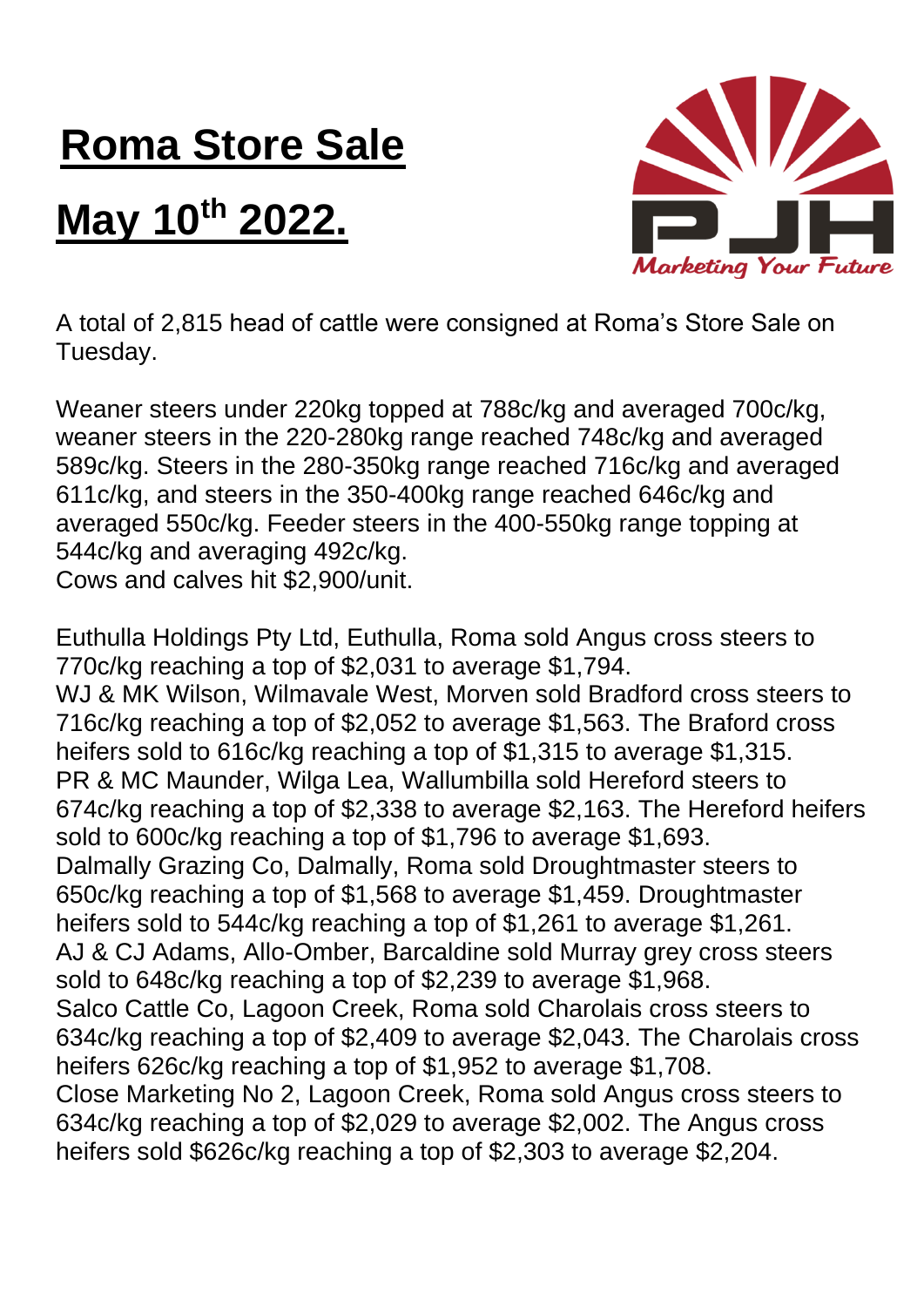WJ & CM Whatmore, Boatman, Morven sold Santa steers to 608c/kg reaching a top of \$2,072 to average \$1,835.

Wardsdale Grazing Co, Wardsdale, Charleville sold Droughtmaster cross steers to 544c/kg reaching a top of \$2,453 to average \$2,391. Gurnett Grazing, Weaner Creek, Charleville sold Droughtmaster steers to

536c/kg reaching a top of \$2,439 to average \$2,256.

Heifers under 220kg topped at 662c/kg and averaged 546c/kg, while heifers in the 220-280kg range topped at 656c/kg and averaged 520c/kg. Heifers in the 280-350kg range topped at 626c/kg, averaging 483c/kg. Heifers in the 350-450kg range topped at 584c/kg, averaging 450c/kg.

JD & NA Henry, Larnook Mungallala sold Angus cross heifers to 552c/kg reaching a top of \$2,397 to average \$1,880. LRB Briscoe, Kilmarnock, Injune sold Santa cross heifers to 462c/kg reaching a top of \$2,417 to average \$2,216.

Cows in the 300-400kg range reached 358c/kg and averaged 313c/kg, while cows in the 400kg-500kg range reached 392c/kg and averaged 352c/kg. Cows over 500kg topped at 450c/kg, averaging 363c/kg.

FL & MR Miller, North Kooringa, Roma sold Angus cross PTIC cows sold to 360c/kg reaching a top of \$2,725 to average \$2,264.

## *NEXT STORE SALE IS 17 th MAY PJH SELL 5 th POSITION*